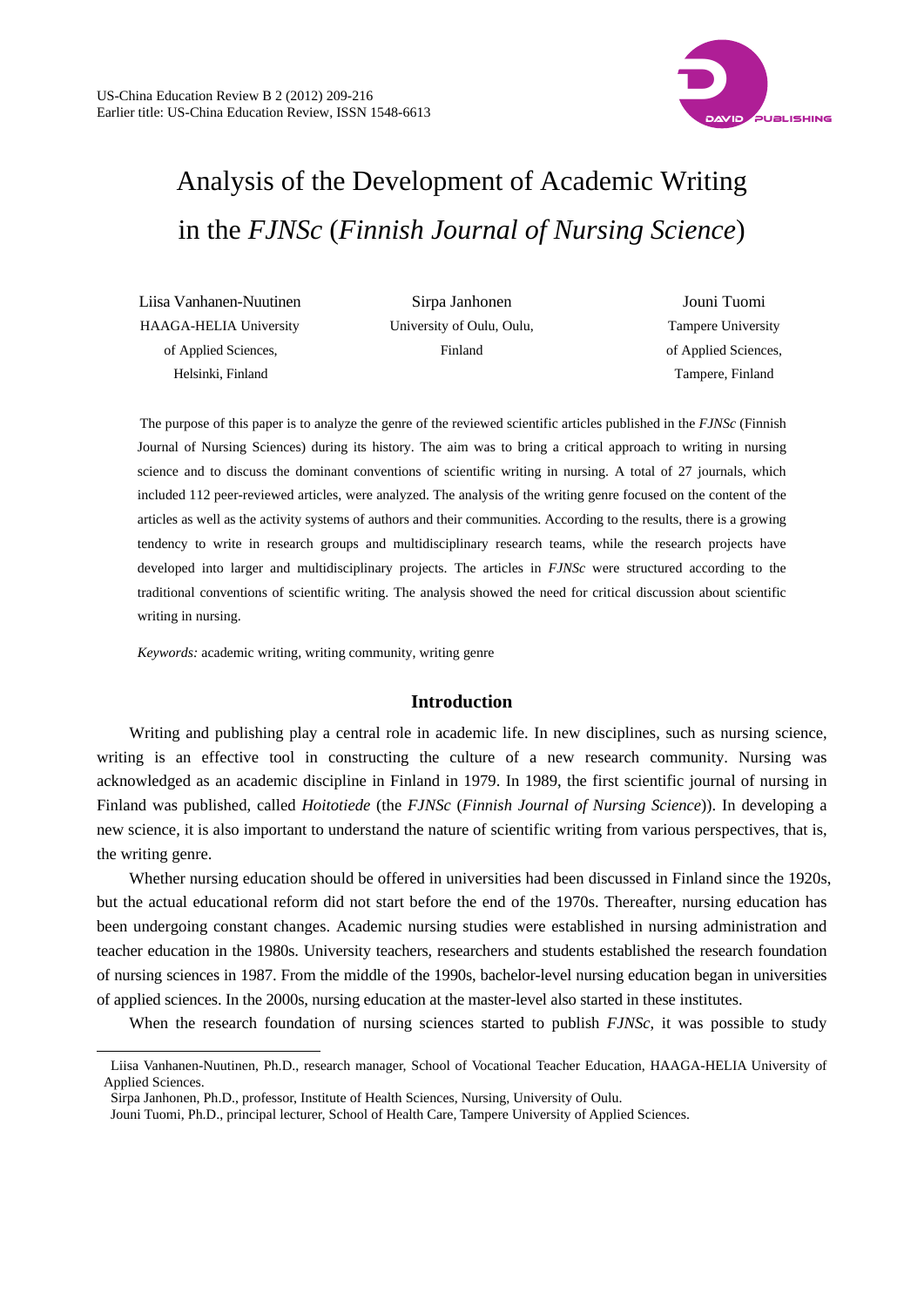nursing science only in universities. Presently, nursing scientists work as teachers and researchers both in traditional universities and universities of applied sciences. In addition, nursing scientists work as researchers and developers in the nursing practice. It is obvious that the scientific articles published in FJNSc reflect the views of nursing science and nursing research held by the actors of nursing science.

The purpose of this article is to study how scientific writing in nursing science and the writing community in nursing science in Finland has changed during its 20 years' history. The focus of our interest is in the genre of scientific writing in nursing science. The data is a convenient sample of *FJNSc* between 1989 and 2007. The authors, the structure of the articles and the aims and methods of the research published in the articles were analyzed.

Our aim is to promote discussion about the dominant conventions of scientific writing and publishing in nursing science both nationally and internationally. From this point of view, we ask how the development of offering studies in nursing science in universities and universities of applied sciences and conducting clinical research in nursing science have affected scientific writing in nursing science. It is also interesting to discuss the phenomenon of the institutionalization of scientific writing.

## **The Historical Development of the** *FJNSc*

The development of nursing science in Finland and the history of *FJNSc* are intrinsically bound together. Nursing research and writing in nursing research began as nursing education developed and university education in nursing science started.

Nursing studies at the university level first commenced in the University of Kuopio in 1979 in the administrative training program. To be able to apply for study in this programme, the applicants had to have a nurse specialist qualification, which required 2.5 years of prior studies leading to a diploma in nursing, three years of work experiences in a specific field and one year of specialist education. Studies in nursing administration and also nurse teacher training were transferred to the universities in full by 1996.

The first nursing professorship was established in 1985. In 1992, there were chairs already at seven universities. Two of them were eliminated before the end of the 1990s. However, nursing science received full-fledged scientific status as a university subject in 1997, when it was mentioned in the law as a degree (Regulation 1997/628 Degrees in Health Sciences).

The development of nurse education at the college level began in the 1990s in Finland. The current Finnish nurse education (Bachelor level) lasts for 3.5 years and the matriculation examination is required for all applicants. The education is offered in universities of applied sciences, which also offer administrative training as a specialization and teacher training, and since 2002, also practice-oriented master's level degree studies.

The development of university level nursing studies strengthened the research orientation of Finnish nurses. However, publication of the results of research activities has been rare, as well the availability of research results (Kuuppelonmäki & Tuomi, 2003; 2005).

The foundation of nurse education was established in 1944, originally to publish literature needed in nursing education. The research conducted by these nurse researchers and also other scientific studies were published in the annual edition of *the Nursing Yearbook* since 1958. This annual publication was the starting point for *FJNSc*, which was published by the research foundation of nursing sciences together with the foundation of nurse education and the pro-nursing association.

The editor of *FJNSc* has been one of the nursing professors. The first reviewers of the articles were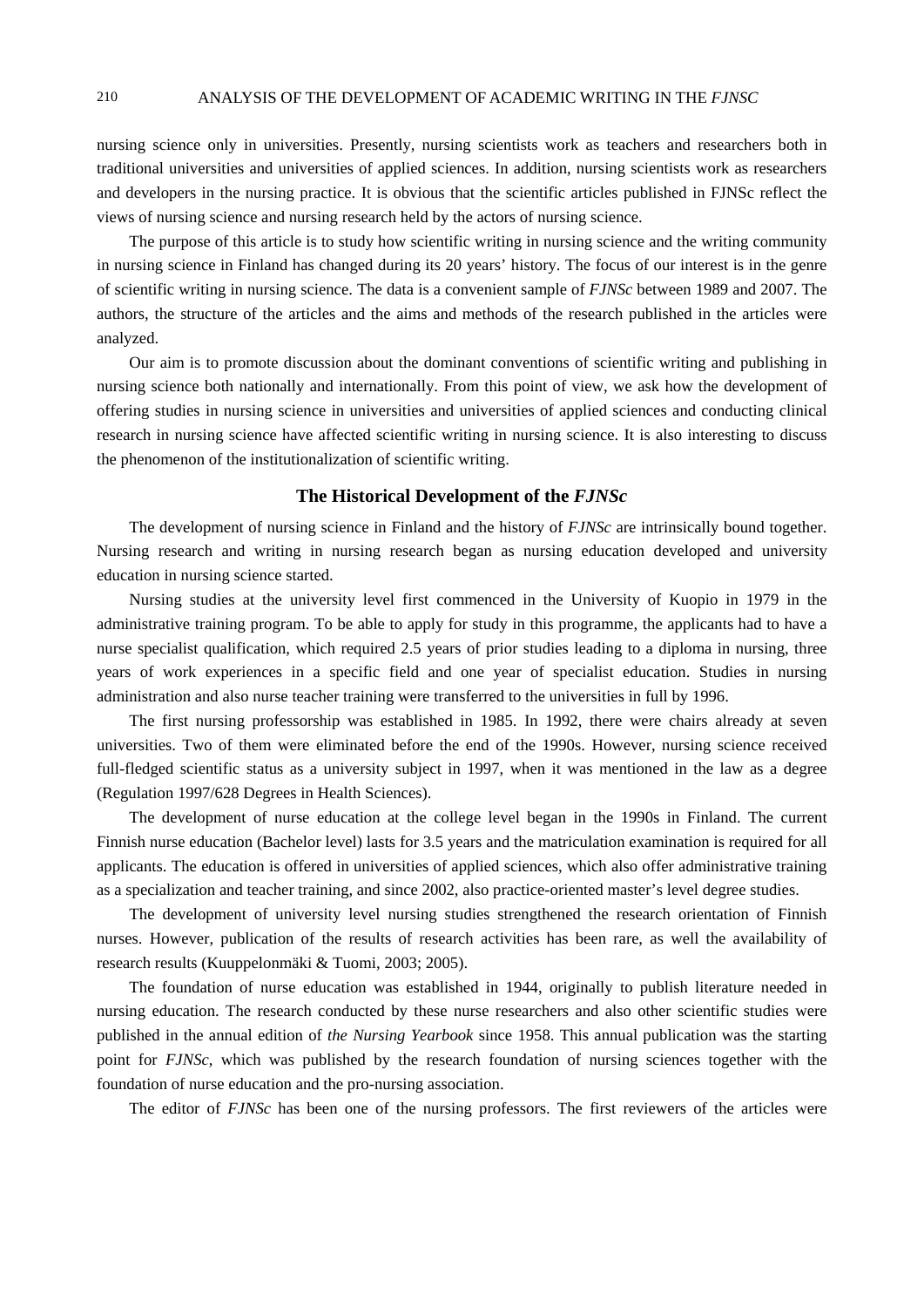professors of nursing, researchers in education and public health, professors of philosophy and doctors of medicine. Since the first journals, the editor and editorial secretary chose referees who were anonymous to the authors.

# **The Study**

The genre of writing cannot be seen merely as texts that share some formal features, but as shared expectations among groups of people of how certain tools may be used to act together to accomplish shared purposes to further the object of the activity system (Russell, 1997). Writing shapes our thinking and our actions throughout our operations. Activity theoretical writing research has evolved primarily from North American genre research, which addresses various aspects of genre analysis (Russell, 1997).

Miller (2003) argued that genres should not be defined through their formal characteristics, but they must be seen as affecting the operation, as part of social processes. Also Russell (1997) emphasized the genre as local and dynamic. Texts cannot be seen in themselves as the subject of writing, but they are examined in the context in which they are created and where they are used. Therefore, a single author is seen as a part of the activity system, which gives meaning and motivation to writing. The genre should be understood as, not only what and how to write, but also why and to whom the text is written (Russell  $\&$ Yanez, 2003).

In academic research, the writing community plays an important role. Writing is a way to integrate the academic community. Collaborative writing is very common in academic writing, but traditions vary greatly by discipline. Nowadays, up to 85% of scientific publications are written collaboratively (Cronin, 2004).

#### **Research Questions**

Writing genre can be defined in terms of the origin of the articles, the focus of the articles, literature used in the article and the writing community. The research questions are as follows:

(1) What kinds of differences exist in the *FJNSc* writing genre, particularly when comparing the journals published in the 1980s, 1990s and 2000s?

(2) How has the writing community changed during the history of *FJNSc*, especially when comparing the journals published in the 1980s, 1990s and 2000s?

#### **Data and Data Analysis**

The data were selected by discretionary sampling from three phases in the history of *FJNSc*. The first phase (the years of 1989-1990) represents the beginning phase of academic nursing research in Finland. The first doctor in nursing had defended her doctoral dissertation in 1984. The second sample was chosen to represent the phase when nursing science had gained the status of an academic science (the years of 1997-1998). Moreover, the publishing of *FJNSc* had been taken over by the Research Association of Nursing Science in 1996. The third sample represents the phase in which the number of doctors in nursing had increased and most of them were working as teachers and researchers in universities of applied sciences and the nursing practice (the years of 2006-2007).

The analysis was carried out by using content analysis. The teams of writing genre were categorized based on: (1) the original research of the articles, master's thesis, licentiate thesis, or doctoral dissertation, theoretical article, other research project and the theory of nursing science; (2) the focus of the articles;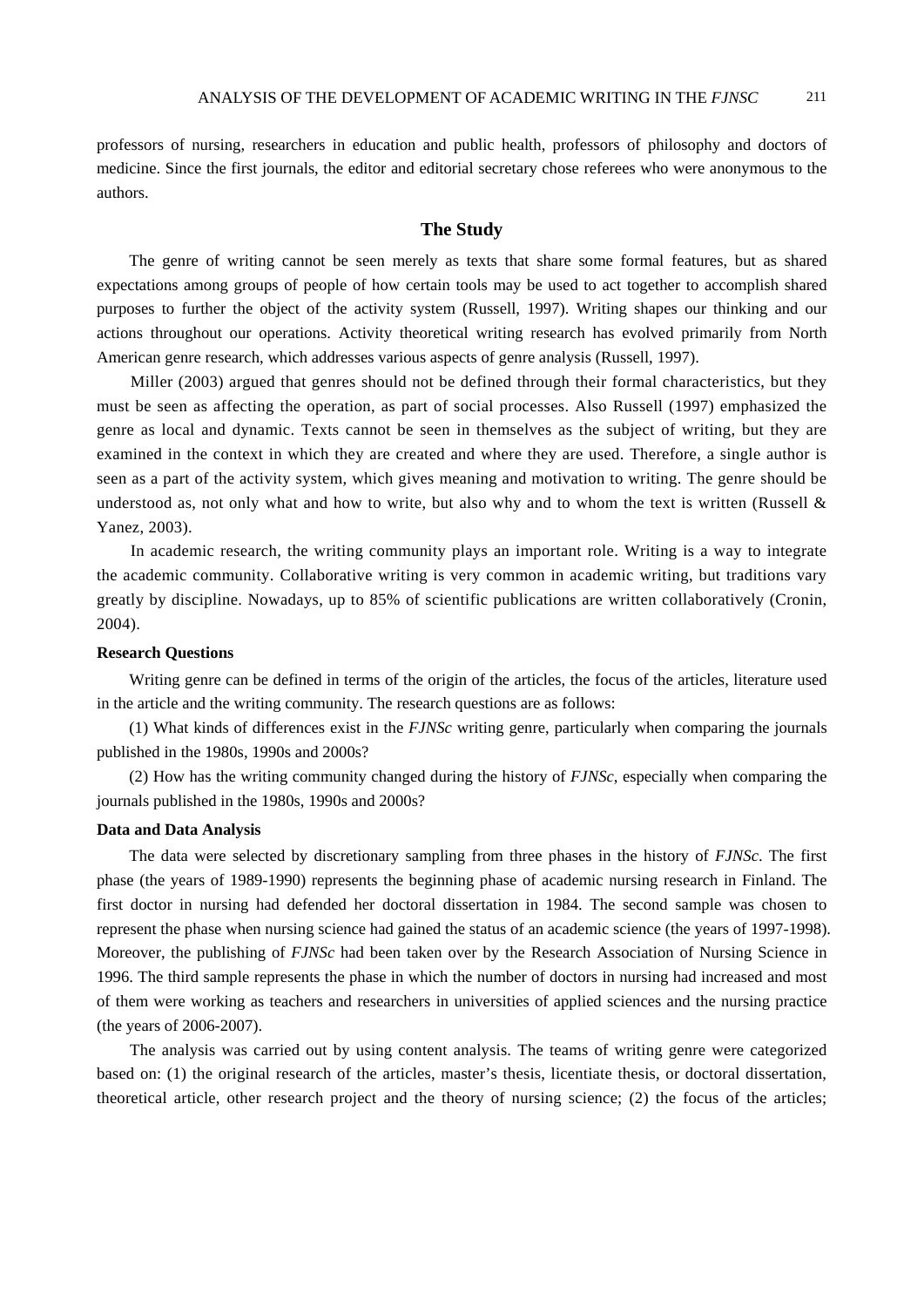nursing—patients, nurses, patients' relatives, concept definition; nursing education; nursing administration; (3) literature used in articles, scientific articles and books, which are various kinds of theses; and (4) the writing community, master/licentiate/doctoral student, and group of nursing scientists or an interdisciplinary author group.

## **Results**

The sample consisted of 27 journals, which were published in 1989-1990, 1997-1998 and 2006-2007. The sample included 112 review articles and 44 other articles (see Table 1).

During 1989-1990, 26 reviews and six other articles were published in the journal. In 1997-1998, the number of review articles rose to 35 and in 2006-2007 to 51 articles. At the same time, the publication of articles other than review articles declined.

The first period of publishing *FJNSc* was characterized by the inauguration lectures of new professors. Similarly, "LectioPrae Cursor" presented by new doctors in nursing was published in the journal, especially 1997-1998, altogether totaling 18 pieces. The journals also included interviews of foreign guest researchers. Through these articles, new influences were brought to the development of research in nursing science. The number of studies and research results in nursing increased as the academic education grew. Therefore, in the 2000s, the journal focused on publishing scholarly articles, in particular. The data analysis focused exclusively on the analysis of the results of scientific articles.

#### **The Original Research of the Articles**

The first period of *FJNSc* was characterized by the fact that original research was conducted by licentiate thesis ( $n = 5$ ) and master's thesis ( $n = 7$ ) studies. Doctoral dissertations were not yet completed in nursing science in Finland at the end of the 1980s. Research articles  $(n = 13)$ , which presented the results of research and development projects supported by external funding, were also published. There was only one article written by a professor reflecting her scientific views (see Table 1).

#### Table 1

| Period of journal articles 1989-1990           |          | 1997-1998 | 2006-2007 | Total |  |
|------------------------------------------------|----------|-----------|-----------|-------|--|
| The origin of scientific articles              | (n)      | (n)       | (n)       | (n)   |  |
| Masters' thesis                                |          | 20        | 15        | 42    |  |
| Licentiate thesis                              |          |           |           |       |  |
| Doctoral dissertation                          |          |           | 22        |       |  |
| Developmental programs                         |          |           |           | 23    |  |
| Nursing science studies                        |          |           |           |       |  |
| Articles based on scientific research programs | $\Omega$ |           |           |       |  |
| Total $(n)$                                    | 26       | 35        | 51        | 112   |  |

|  | The Origin of Scientific Articles |  |
|--|-----------------------------------|--|

In 1997-1998, the journal published review articles which reported results of master's or licentiate theses or doctoral dissertations  $(n = 29)$ . The majority of the research was conducted as master's studies  $(n = 20)$ . The studies of licentiate theses decreased by one  $(n = 4)$  when compared to the end of the 1980s. The first doctors in nursing science had finished their studies and their research results were published in the journal (*n* = 5). The number of articles describing the results of development projects declined to five. Additionally, in the end of 1990s, it was rare that professors would write about their scientific views (*n* = 1) (see Table 1).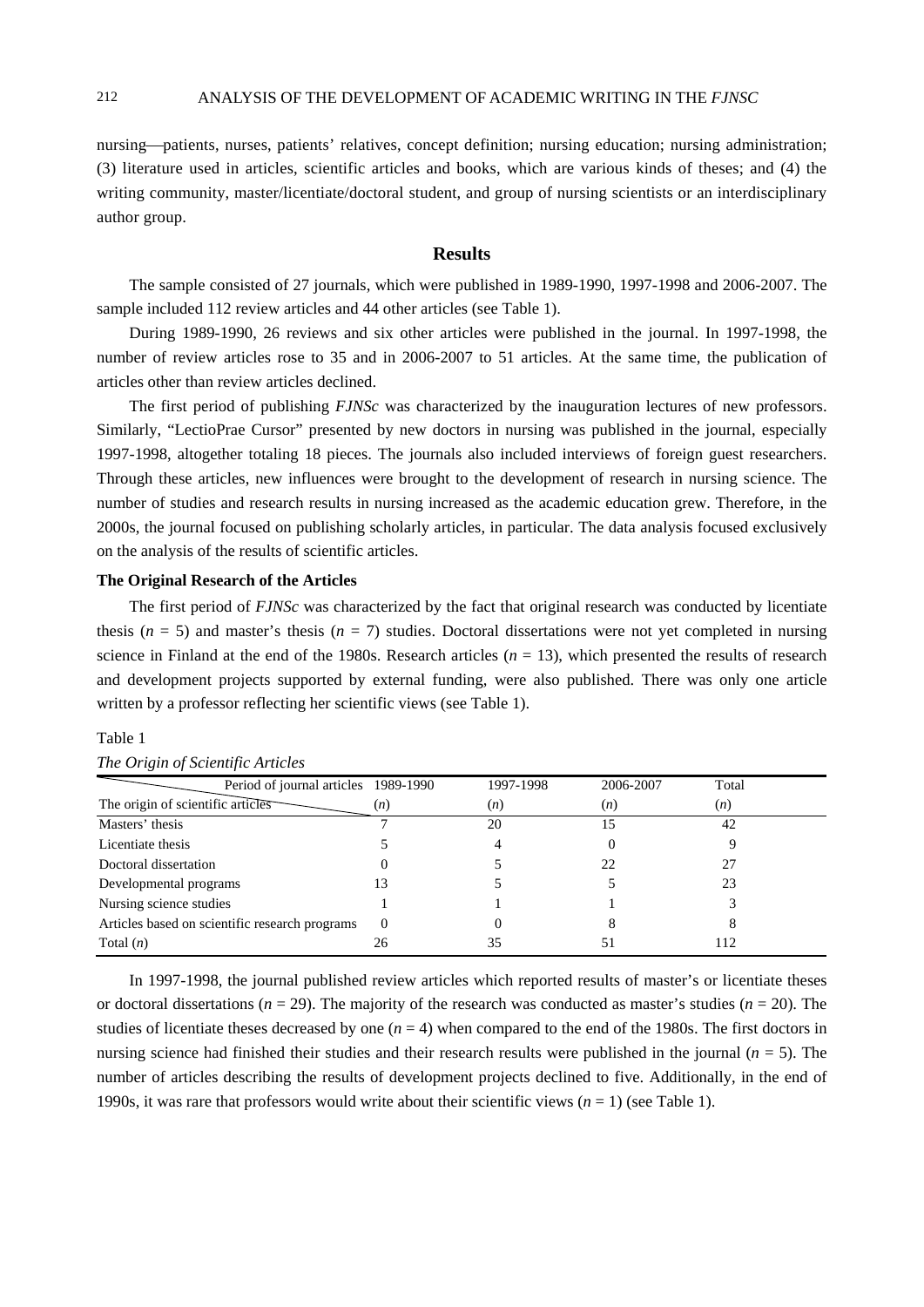In 2006-2007, the review articles originated from thesis studies  $(n = 37)$ . The majority of the research was now based on the doctoral dissertations ( $n = 22$ ). Articles based on licentiate theses were not published at all, because after the end of the 1990s, the licentiate thesis was no longer obligatory before undertaking doctoral dissertation. A surprisingly large proportion of review articles was continuing to originate in research conducted for master's theses  $(n = 15)$ . It was typical that the original research was not mentioned in the articles. Articles in which the original research had been conducted in a research or development project were more common than in the 1990s ( $n = 14$ ). Five of these articles described the development of education or nursing practice and eight articles were based on scientific research projects. One of the articles represented a scientific-theoretical discussion (see Table 1).

# **The Focus of the Research**

At the end of the 1980s, the qualitative approach was used as the main methodological approach in articles derived from master's thesis studies. The amount of data was small and the studies described patients' or their family members' experiences of the patient's illness. On the contrary, the articles based on licentiate theses focused on studies in nursing education. The approach in these studies was quantitative, and therefore, the data sets were also large ( $n = 350-500$ ). In addition, the articles reporting research in development programs had a quantitative approach. The focus was either in nursing education or in describing the views of nursing staff. The size of data varied, but were relevant to quantitative studies  $(n = 100-300)$  (see Table 2).

At the end of the 1990s, the research in nursing science had been developed to fit the concepts of a nursing paradigm. In articles originating in master's theses, both qualitative  $(n = 7)$  and quantitative  $(n = 12)$ approaches were used. These articles described in most cases the experiences of patients and their families (*n* = 12). In six articles, the study focused on describing nurses' perspectives. The studies based on licentiate theses described patients' experiences  $(n = 2)$  or developed methodology for future doctoral dissertation  $(n = 2)$ . Studies in doctoral dissertations focused on developing nursing theory or concepts  $(n = 3)$  or describing patients', their families' and nurses' experiences (*n* = 2). Furthermore, articles based on development projects described the patients', nurses' and relatives' experiences. The approaches varied from qualitative research (*n* = 3) to quantitative research  $(n = 2)$  (see Table 2).

#### Table 2

|  | The Focus of Research |
|--|-----------------------|
|--|-----------------------|

| Period of journal articles | 1989-1990                                              | 1997-1998                                                                                                                | 2006-2007                                                                                                                               |
|----------------------------|--------------------------------------------------------|--------------------------------------------------------------------------------------------------------------------------|-----------------------------------------------------------------------------------------------------------------------------------------|
| Masters' thesis            | (a) Experiences of patients and relatives<br>relatives | (a) Experiences<br>(b) Opinions of the nursing (b) Opinions of the nursing<br>personnel                                  | of patients and (a) Experiences of patients and<br>relatives<br>personnel                                                               |
| Licentiate thesis          | (a) Nursing education                                  | (a) Patients<br>Developing<br>(b)<br>the<br>research<br>methodology of future doctoral<br>thesis                         |                                                                                                                                         |
| Doctoral dissertation      |                                                        | (a) Developing of nursing theory<br>or concepts of nursing<br>patients,<br>Experiences of<br>(b)<br>relatives and nurses | <b>Opinions</b><br>of<br>(a)<br>nursing<br>personnel<br>(b) Patients' experiences<br>(c) Testing an instrument<br>(d) Nursing education |
| Other articles             | (a) Nursing education<br>(b) Nursing personnel         | (a) Experiences of patients<br>(b) Experiences of relatives<br>(c) Experiences of nurses                                 | (a) Nursing practice                                                                                                                    |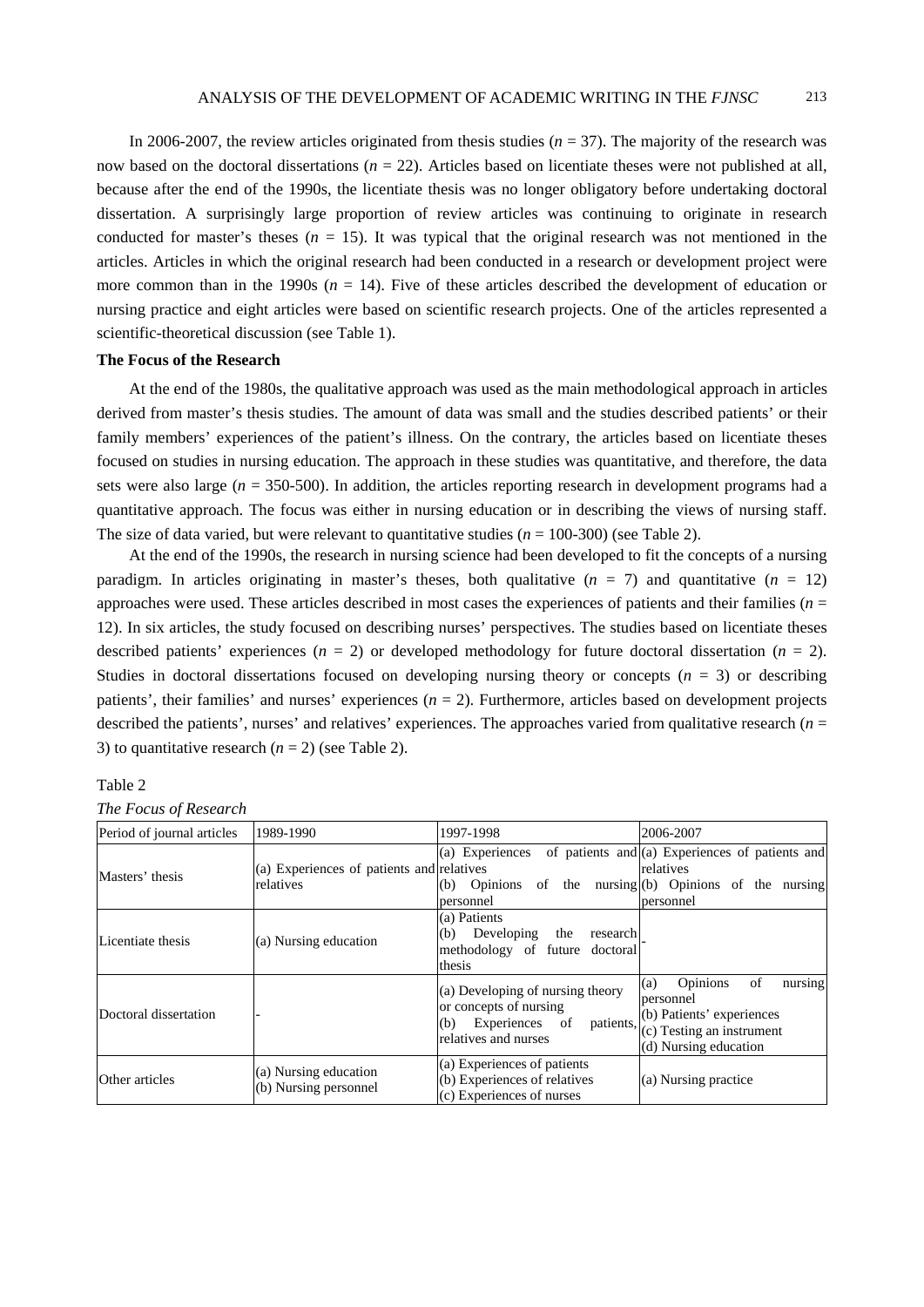# 214 ANALYSIS OF THE DEVELOPMENT OF ACADEMIC WRITING IN THE *FJNSC*

In 2006-2007, the phenomena under study had not changed when compared to the 1980s and 1990s. The articles originating from master's theses continued to describe the patients' and their families' experiences (*n*  $= 8$ ), identifying the nurses' perspectives ( $n = 5$ ) and the quality of nursing ( $n = 1$ ). The research approach in these studies was qualitative and small data sets were used. Views of nursing staff  $(n = 6)$  and the experiences of patients and their families  $(n = 7)$  were also the focus of research in some of the articles originating from doctoral dissertation studies. In addition to these articles, there were articles in which the testing of nursing theories  $(n = 2)$  was reported or described, or explained the nursing students' views on nursing education ( $n = 2$ ). In several articles ( $n = 13$ ), the sample sizes were large ( $n = 800-1420$ ) and the approach was then, of course, quantitative. If the original research was conducted for a doctoral dissertation  $(n = 4)$  with a qualitative approach, the approach was clearly defined (ethnography, phenomenology and grounded theory) and compatible with the phenomenon under study and the sample sizes were small (see Table 2).

#### **The Literature Used**

The references used in the review articles published in the *FJNSc* changed between the 1980s and 2000s. During the early years of the *FJNSc*, at the end of the 1980s, the articles originated from master's thesis studies. The authors mainly used international nursing science and nursing methodological literature. If the author referred to a review article, it had been published in the Finnish Nursing Yearbook. The authors only seldom used international references. The average number of references was 10. In the theoretical articles as well as in the articles based on a licentiate thesis or developmental projects, the number of references varied between 12-28. The number of references was most commonly under 20. In these articles, the references were international review articles, books and research reports.

In the 1990s, the number of references increased  $(n = 13-84)$ . It was somewhat surprising that articles originating from master's studies were more frequently referred to than articles based on licentiate or doctoral dissertations. It may also be noticed that in the articles published in the *FJNSc*, it was very rare that the authors had used Finnish scientific reports or review articles as references (*n* < 4).

In 2006-2007, the quality and the number of the references used in the articles continued to vary greatly. In the articles originating from master's thesis studies or developmental projects, the authors referred to textbooks or research reports published in publication series. However, some articles were used as references in all review articles which were published (average, *n* < 10). On the other hand, the number of references varied between 27-46. The authors of articles originating from doctoral dissertations, research projects or theoretical reflections, used international review articles as references. In these articles, only few books or research reports were mentioned in the list of references. The number of references varied between 22 and 60 (usually 30-40).

## **The Writing Community**

Between the end of the 1980s and the 2000s, the community of authors in the *FJNSc* has changed in an interesting way. The change has taken place from single author writing to collaborative writing in research groups or teams. In the first journals (1989-1990), the authors were university teachers or researchers who wrote alone. They wrote about their own studies, which they had conducted in order to achieve a licentiate, doctoral or master's degree. The aim of writing was to gather merits as a researcher (see Table 3).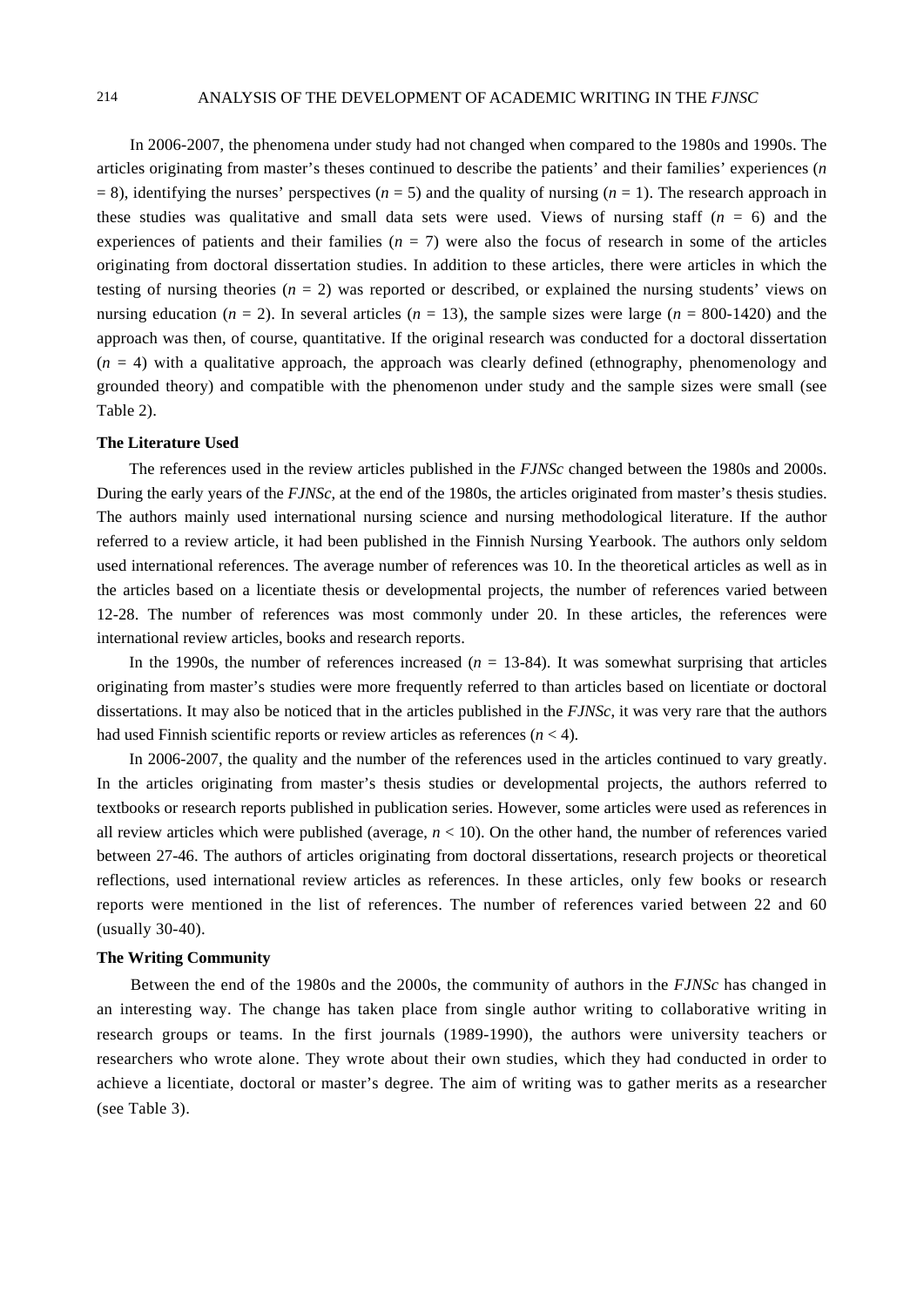| The years | The authors                                                                                                                                                                                                                                                                                                                                                                                                                                                                                                                                           | Individual/collective meaning                                                                                                                                                                    |
|-----------|-------------------------------------------------------------------------------------------------------------------------------------------------------------------------------------------------------------------------------------------------------------------------------------------------------------------------------------------------------------------------------------------------------------------------------------------------------------------------------------------------------------------------------------------------------|--------------------------------------------------------------------------------------------------------------------------------------------------------------------------------------------------|
| 1989-1990 | A. The academic nursing staff alone $(n = 11)$<br>B. The academic nursing staff in a writing team $(n = 1)$<br>C. The academic nursing staff with the students $(n = 2)$<br>D. The student of nursing science alone $(n = 7)$<br>E. Other nursing scientists $(n = 1)$<br>F. Multi-scientific research team $(n = 1)$                                                                                                                                                                                                                                 | A. Obtaining a degree and merits $(n = 2)$<br>B. Developing practices $(n = 7)$<br>C. Obtaining a degree and developing practices $(n = 10)$<br>D. Developing nursing theories $(n = 4)$<br>E. - |
| 1997-1998 | A. The academic nursing staff alone $(n = 2)$<br>B. The academic nursing staff in a writing team $(n=5)$  A. Obtaining a degree and merits $(n=2)$<br>C. The academic nursing staff with the students $(n = 19)$ B. Developing practices $(n = 2)$<br>D. The student of nursing science alone $(n = 0)$<br>E. Other nursing scientists ( $n = 3$ )<br>F. Multi-scientific research team $(n = 2)$<br>G. Scientists of other fields ( $n = 3$ )                                                                                                        | C. Obtaining a degree and developing practices $(n = 25)$<br>D. Developing nursing theories $(n = 6)$<br>E. -                                                                                    |
| 2006-2007 | A. The academic nursing staff alone $(n = 3)$<br>B. The academic nursing staff in a writing team $(n = 10)$ A. Obtaining a degree and merits $(n = 6)$ )<br>C. The academic nursing staff with the students $(n = 4)$ B. Developing practices $(n = 12)$<br>D. The student of nursing science alone $(n = 1)$<br>E. Other nursing scientists ( $n = 4$ )<br>F. Multi-scientific research team $(n = 11)$<br>G. -<br>H. The academic nursing staff with other nursing E. Analyzing the needs for nursing research $(n = 4)$<br>scientists ( $n = 18$ ) | C. Obtaining a degree and developing practices $(n =$<br>24)<br>D. Developing nursing theories and research practices<br>$(n=5)$                                                                 |

*The Researchers: Authors and the Meaning of the Research Community* 

Table 3

During 1997-1998, only two articles were written by a single author belonging to the nursing faculty. In most of the articles, the authors represented the nursing faculty and their students writing together  $(n = 19)$ . In some articles, the team of authors also had representatives outside the nursing faculty, from the nursing staff in the hospitals  $(n = 3)$ . It was significant that there were two articles which had been written in a multi-professional and interdisciplinary team. Among the articles, there were also authors representing areas other than nursing science  $(n = 3)$  (see Table 3).

Also in the 2000s, the nursing faculty (teachers and researchers) were active in writing articles to the journal ( $n = 17$ ). There was one article written by a nursing student and four articles written by a researcher working outside the university. The articles written by interdisciplinary research teams became popular  $(n = 11)$ (see Table 3).

The authors and the writing community that they represent can be seen as very homogenous in 2006-2007. The authors were university faculty members and doctors working in universities of applied sciences or in health care. This phenomenon is a consequence of the increased number of doctors and the development of education in universities of applied sciences. However, when studied quantitatively, the number amount of authors outside the university faculty is rather small. This finding seems obvious, but on the other hand, it can also be noticed that while the writing community has expanded, it has remained very limited (faculty-centered) at the same time (see Table 3).

## **Discussions and Conclusions**

Since its beginning, the purpose of the *FJNSc* was to disseminate the results of Finnish nursing research to Finnish nurses. Moreover, the purpose was to pass along information about Finnish nursing science and promote possibilities for nurses to engage in discussion about nursing, nursing science and its future in Finland.

In fact, in the beginning, the *FJNSc* published various kinds of articles on nursing. The "scientific articles"